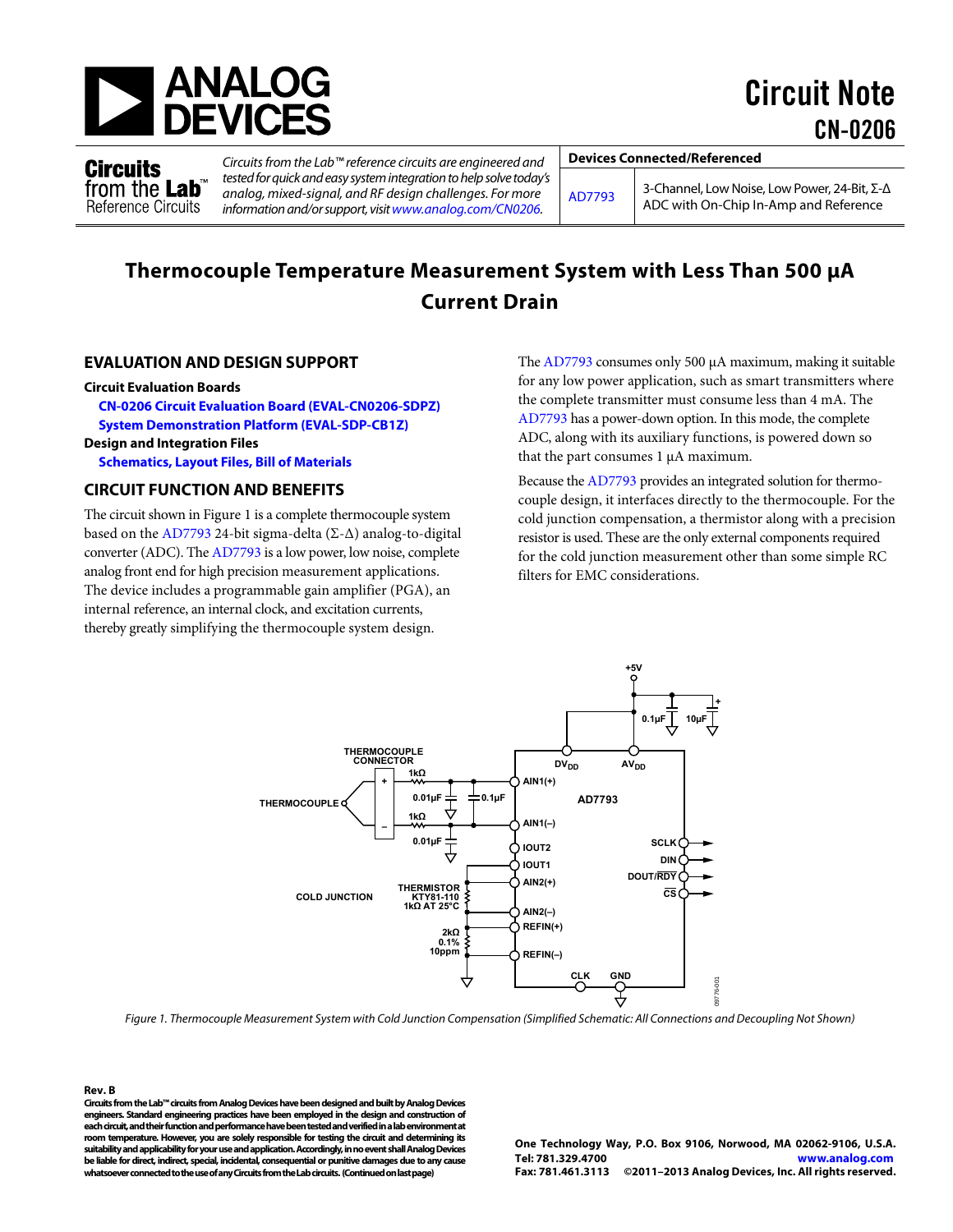# **CIRCUIT DESCRIPTION**

A Type T thermocouple is used in the circuit. This thermocouple (made from copper and constantan) measures temperature from −200°C to +400°C. It generates a typical temperature dependent voltage of 40 µV/°C.

The thermocouple response is approximately linear over a small portion of its entire temperature range, from 0°C to 60°C (see [Figure 2\)](#page-1-0). To allow accurate measurements over the entire temperature range, the [CN0206-SDP-0](ftp://ftp.analog.com/pub/cftl/CN0206?doc=CN0206.pdf) evaluation software implements a linearization routine.





# <span id="page-1-0"></span>*Cold Junction Compensation*

Thermocouples measure the temperature difference between two points, not an absolute temperature. To measure a single temperature, maintain one of the junctions (normally the cold junction) at a known reference temperature, and the other junction at the temperature to be sensed.

Having a junction of known temperature is not convenient for most applications; therefore, a thermally sensitive device is placed on the printed circuit board (PCB). This thermistor is used to measure the temperature of the thermocouple input connection. The thermistor fits inside the metallic tab found on the thermocouple connection, minimizing any temperature gradients that may exist.

Because the voltage from a known cold junction is simulated, the appropriate correction can be applied. See the [Thermocouple](#page-1-1)  [Linearization](#page-1-1) section for more detailed information on processing and manipulating the thermocouple and thermistor voltages to produce an accurate temperature reading.

# *ADC Channel 1 Configuration, Thermocouple*

The temperature range for the thermocouple is −200°C to +400°C. The typical temperature dependent voltage generated by the thermocouple is 40 µV/°C. This voltage generates a thermocouple voltage range of −8 mV to +16 mV.

When reading the thermocouple voltage, the ADC uses the external 2 V reference and is configured for a gain of 64. This defines the analog input voltage range as  $\pm 31.25$  mV ( $\pm$ V<sub>REF</sub>/Gain). For a gain of 64, the absolute voltage on the analog inputs must be between  $GND + 300$  mV and  $AV_{DD} - 1.1$  V.

Because th[e AD7793](http://www.analog.com/ad7793?doc=CN0206.pdf) operates from a single power supply, the signal generated by the thermocouple must be biased above ground so that it is within the acceptable range of the ADC. The bias voltage generator on-board the [AD7793](http://www.analog.com/ad7793?doc=CN0206.pdf) biases the thermocouple signal so that it has a common-mode voltage of  $AV<sub>DD</sub>/2$ .

# *ADC Channel 2 Configuration, Thermistor*

The second channel of the ADC monitors the voltage generated across a thermistor being driven by one of the current output pins of the [AD7793.](http://www.analog.com/ad7793?doc=CN0206.pdf) A 1mA excitation current drives the series pair of thermistor and precision resistor (2 kΩ, 0.1%), as shown in [Figure 1.](#page-0-0)

The thermistor value varies from 0°C (815  $\Omega$ ) to 30°C (1040  $\Omega$ ), producing a voltage signal range of 815 mV to 1040 mV. The precision resistor produces 2.0 V for use as an external reference. With a gain of 1, the analog input range is  $\pm 2$  V ( $\pm V_{REF}/Gain$ ). This architecture gives a ratiometric configuration. Any change in the value of the excitation current does not alter the accuracy of the system.

Assuming a linear transfer function between 0°C and 30°C, the relationship between the cold junction temperature and the thermistor resistance, R, is

```
Cold Junction Temperature = 30 \times (R - 815)/(1040 - 815)
```
One other consideration is the output compliance of the IOUT1 pin of th[e AD7793.](http://www.analog.com/ad7793?doc=CN0206.pdf) When the 1 mA excitation current is used, the output compliance equals  $AV_{DD} - 1.1$  V. This specification is met because the maximum voltage at IOUT1 equals the voltage across the precision resistor plus the voltage across the thermistor, which equals  $2 V + 1.04 V = 3.04 V$ .

# *Output Coding*

The output code for an input voltage on either channel is

$$
Code = 2^{N-1} \times [(AIN \times Gain/V_{REF}) + 1]
$$

where:

*AIN* is the analog input voltage. *GAIN* is the in-amp setting *N = 24*.

Th[e EVAL-SDP-CB1Z](http://www.analog.com/EVAL-SDP-CB1Z?doc=CN0206.pdf) analog microcontroller processes the conversions from th[e AD7793.](http://www.analog.com/ad7793?doc=CN0206.pdf)

## <span id="page-1-1"></span>*Thermocouple Linearization*

As mentioned in the Circuit Description section, the thermocouple is only approximately linear over a small temperature range. In fact, the thermocouple is highly nonlinear over the rest of the temperature range. For this reason, a linearization procedure is implemented in th[e CN0206-SDP-0](ftp://ftp.analog.com/pub/cftl/CN0206?doc=CN0206.pdf) LabVIEW software.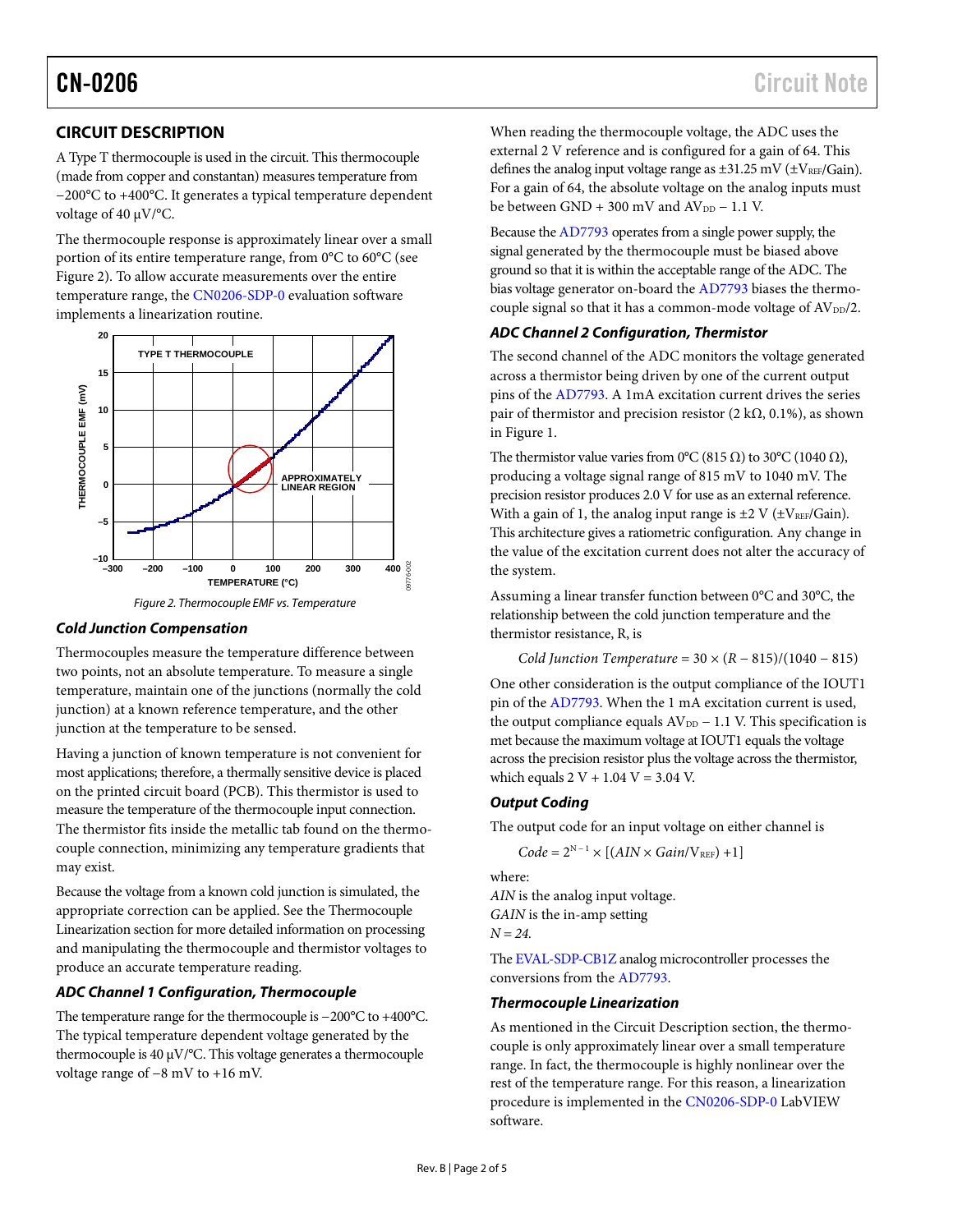The National Institute of Standards and Technology provides ITS-90 look-up tables for thermocouples. Each table contains a list of thermoelectric voltages (mV) and their corresponding temperatures.

To implement the cold junction compensation previously mentioned, the [CN0206-SDP-0](ftp://ftp.analog.com/pub/cftl/CN0206?doc=CN0206.pdf) evaluation software takes the Type T thermocouple look-up table and searches for the thermoelectric voltage associated with the cold junction temperature. It then subtracts this thermoelectric voltage from every element in the look-up table to produce a cold junction compensated thermoelectric voltage look-up table.

The evaluation software then searches the modified look-up table for the thermocouple input voltage, as sampled by the [AD7793.](http://www.analog.com/ad7793?doc=CN0206.pdf) When th[e CN0206-SDP-0](ftp://ftp.analog.com/pub/cftl/CN0206?doc=CN0206.pdf) evaluation software finds what two points this thermoelectric voltage lies between, a linear interpolation is performed to precisely calculate the thermocouple temperature.

# *System Calibration*

In addition to linearizing the thermocouple temperature, the evaluation software performs a two-point calibration. The user must input the lowest and highest temperature and use the [CN0206-SDP-0](ftp://ftp.analog.com/pub/cftl/CN0206?doc=CN0206.pdf) evaluation software to produce the corresponding temperature readings.

The software takes these readings and calculates the gain and offset, and then applies these values to any future thermocouple temperature calculations.

# *System Noise Considerations*

For an output data rate of 16.7 Hz and a gain of 64, the rms noise of the  $AD7793$  equals 0.086  $\mu$ V (noise is referred to input). The peakto-peak noise is

 $6.6 \times RMS\, Noise = 6.6 \times 0.086\,\mu V = 0.5676\,\mu V$ 

If the thermocouple has a sensitivity of precisely 40  $\mu$ V/°C, the thermocouple should measure the temperature to a resolution of

 $0.5676 \mu V \div 40 \mu V = 0.014$ °C

# *Test Data and Results*

All data capture was performed using th[e CN0206-SDP-0](ftp://ftp.analog.com/pub/cftl/CN0206?doc=CN0206.pdf) LabVIEW evaluation software. A CL540ZA source (and appropriate Type T cable) was used to simulate the thermocouple input. The CL540ZA is capable of simulating several different types of thermocouples (J, T, E, K, R, S, B, N, and so on).

By sweeping the CL540ZA input source from −200°C to +400°C in +5°C increments, the [CN0206-SDP-0](ftp://ftp.analog.com/pub/cftl/CN0206?doc=CN0206.pdf) evaluation software was able to capture, linearize, and calibrate the system according to the two user-defined calibration points.

According to [Figure 3,](#page-2-0) the error over the entire temperature range is less than 1°C. However, over most of the range, the error is less than 0.5°C



<span id="page-2-0"></span>*Figure 3. Linearized and Calibrated Output Temperature (with Associated Error Plot) vs. Input Temperature*

The peak-to-peak noise of th[e AD7793](http://www.analog.com/ad7793?doc=CN0206.pdf) was determined by shorting the input pins of the ADC together and acquiring 1000 samples. As seen in the histogram found in [Figure 4,](#page-2-1) the code spread is approximately 220 codes, which translates to a temperature spread of 0.02°C peak-to-peak.



<span id="page-2-1"></span>*Figure 4. Histogram Showing Output Code Spread wit[h AD7793](http://www.analog.com/ad7793?doc=CN0206.pdf) Input Pins Shorted Together*

Test data was taken using the board shown i[n Figure 5.](#page-3-0) Complete documentation for the system can be found in the [CN-0206](http://www.analog.com/CN0206-DesignSupport?doc=CN0206.pdf)  [Design Support](http://www.analog.com/CN0206-DesignSupport?doc=CN0206.pdf) package.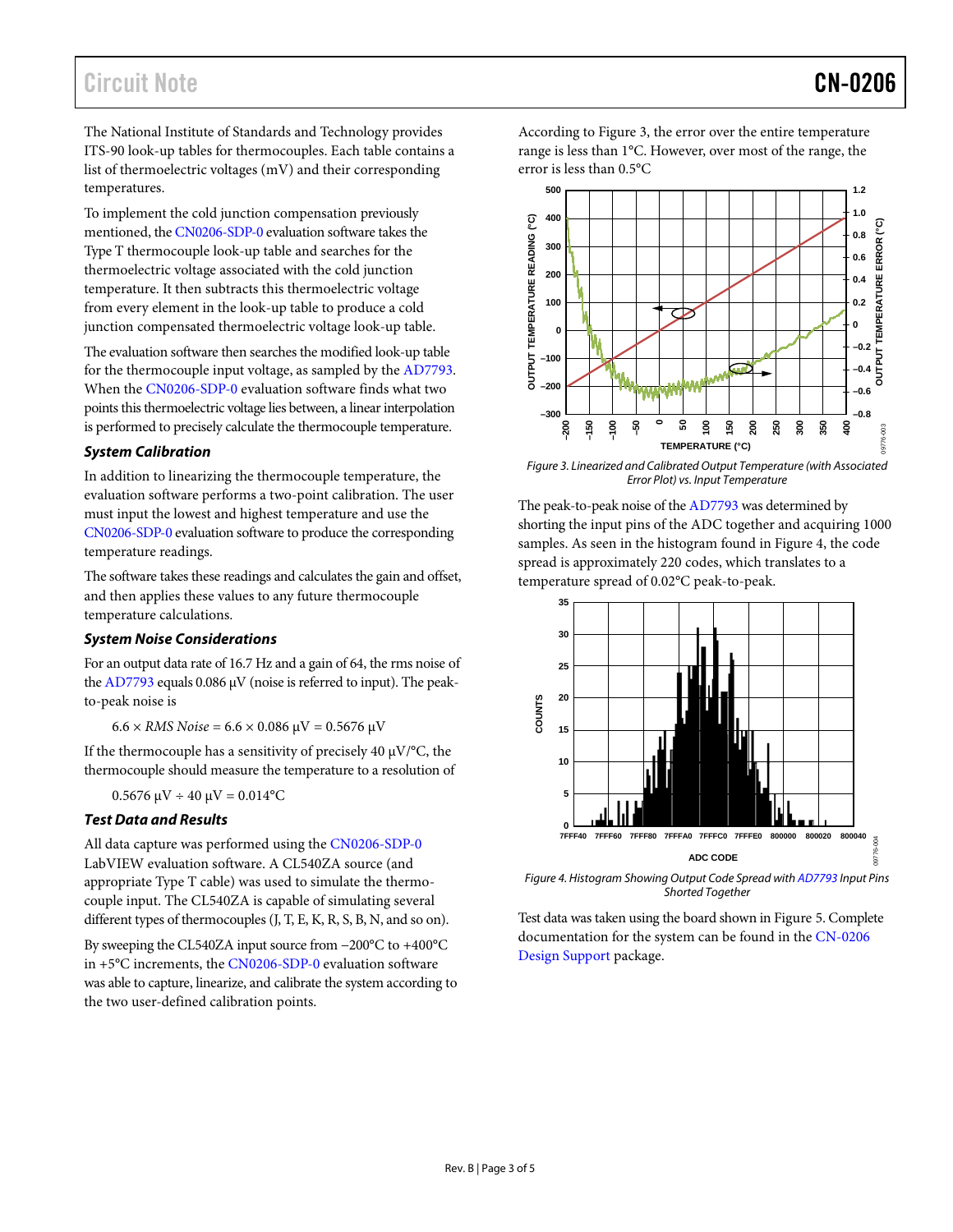

*Figure 5. Photo o[f EVAL-CN0206-SDPZ](http://www.analog.com/EVAL-CN0206-SDPZ?doc=CN0206.pdf) Board* 

# <span id="page-3-0"></span>**COMMON VARIATIONS**

Th[e AD7793](http://www.analog.com/ad7793?doc=CN0206.pdf) is a low noise, low power ADC. Other suitable ADCs are the [AD7792](http://www.analog.com/ad7792?doc=CN0206.pdf) an[d AD7785.](http://www.analog.com/ad7785?doc=CN0206.pdf) Both parts have the same feature set as th[e AD7793.](http://www.analog.com/ad7793?doc=CN0206.pdf) However, the [AD7792](http://www.analog.com/AD7792?doc=CN0206.pdf) is a 16-bit ADC while the [AD7785](http://www.analog.com/AD7785?doc=CN0206.pdf) is a 20-bit ADC.

# **CIRCUIT EVALUATION AND TEST**

This circuit uses the [EVAL-CN0206-SDPZ](http://www.analog.com/EVAL-CN0206-SDPZ?doc=CN0206.pdf) circuit board and the [EVAL-SDP-CB1Z](http://www.analog.com/EVAL-SDP-CB1Z?doc=CN0206.pdf) System Demonstration Platform (SDP) evaluation board. The two boards have 120-pin mating connectors, allowing for the quick setup and evaluation of the circuit's performance.

The [EVAL-CN0206-SDPZ](http://www.analog.com/EVAL-CN0206-SDPZ?doc=CN0206.pdf) board contains the circuit to be evaluated, as described in this note, and the SDP evaluation board is used with the [CN0206 Evaluation Software](ftp://ftp.analog.com/pub/cftl/CN0206?doc=CN0206.pdf) to capture the data from th[e EVAL-CN0206-SDPZ](http://www.analog.com/EVAL-CN0206-SDPZ?doc=CN0206.pdf) circuit board.

## *Equipment Needed*

The following equipment is needed:

- A PC with a USB port and Windows® XP and Windows Vista® (32-bit), or Windows® 7 (32-bit)
- The [EVAL-CN0206-SDPZ](http://www.analog.com/EVAL-CN0206-SDPZ?doc=CN0206.pdf) circuit evaluation board
- The [EVAL-SDP-CB1Z](http://www.analog.com/EVAL-SDP-CB1Z?doc=CN0206.pdf) SDP evaluation board
- The [CN0206 Evaluation Software](ftp://ftp.analog.com/pub/cftl/CN0206)
- A power supply: 6 V or 6 V wall wart
- The CL540ZA thermocouple source or alternate

# *Getting Started*

Load the evaluation software by placing th[e CN0206 Evaluation](ftp://ftp.analog.com/pub/cftl/CN0206)  [Software](ftp://ftp.analog.com/pub/cftl/CN0206) CD in the PC. Using **My Computer**, locate the drive that contains the evaluation software CD and open the **Readme** file. Follow the instructions contained in the **Readme** file for installing and using the evaluation software.

## *Functional Block Diagram*

See [Figure 1](#page-0-0) of this circuit note for the circuit block diagram, and th[e EVAL-CN0206-SDPZ](http://www.analog.com/EVAL-CN0206-SDPZ?doc=CN0206.pdf)**-SCH-RevA.pdf** file for the circuit schematics. This file is contained in th[e CN0206 Design](http://www.analog.com/CN0206-DesignSupport)  [Support Package.](http://www.analog.com/CN0206-DesignSupport)

# *Setup*

Connect the 120-pin connector on th[e EVAL-CN0206-SDPZ](http://www.analog.com/EVAL-CN0206-SDPZ?doc=CN0206.pdf) circuit board to the **CON A** connector on th[e EVAL-SDP-CB1Z](http://www.analog.com/EVAL-SDP-CB1Z?doc=CN0206.pdf) evaluation (SDP) board. Use nylon hardware to firmly secure the two boards, using the holes provided at the ends of the 120-pin connectors. With power to the supply off, connect a 6 V power supply to the  $+6$  V and GND pins on the board. If available, a  $6$  V wall wart can be connected to the barrel connector on the board and used in place of the 6 V power supply. Plug the thermocouple connector into J1. Note: Do not turn on the thermocouple source at this time.

Connect the USB cable supplied with the SDP board to the USB port on the PC. Note: Do not connect the USB cable to the mini USB connector on the SDP board at this time.

## *Test*

Apply power to the 6 V supply (or wall wart) connected to [EVAL-CN0206-SDPZ](http://www.analog.com/EVAL-CN0206-SDPZ?doc=CN0206.pdf) circuit board. Turn on the CL540ZA thermocouple source, connect the USB cable from the PC to the mini USB connector on the SDP board and launch the evaluation software.

When USB communications are established, the SDP board can be used to send, receive, and capture serial data from the [EVAL-](http://www.analog.com/EVAL-CN0206-SDPZ?doc=CN0206.pdf)[CN0206-SDPZ](http://www.analog.com/EVAL-CN0206-SDPZ?doc=CN0206.pdf) board.

Information and details regarding test setup and calibration, and how to use the evaluation software for data capture can be found in the [CN-0206 User Guide.](http://www.analog.com/CN0206-UserGuide?doc=CN0206.pdf) 

Information regarding the SDP board can be found in the [SDP](http://www.analog.com/SDP?doc=CN0206.pdf)  [User Guide.](http://www.analog.com/SDP?doc=CN0206.pdf)